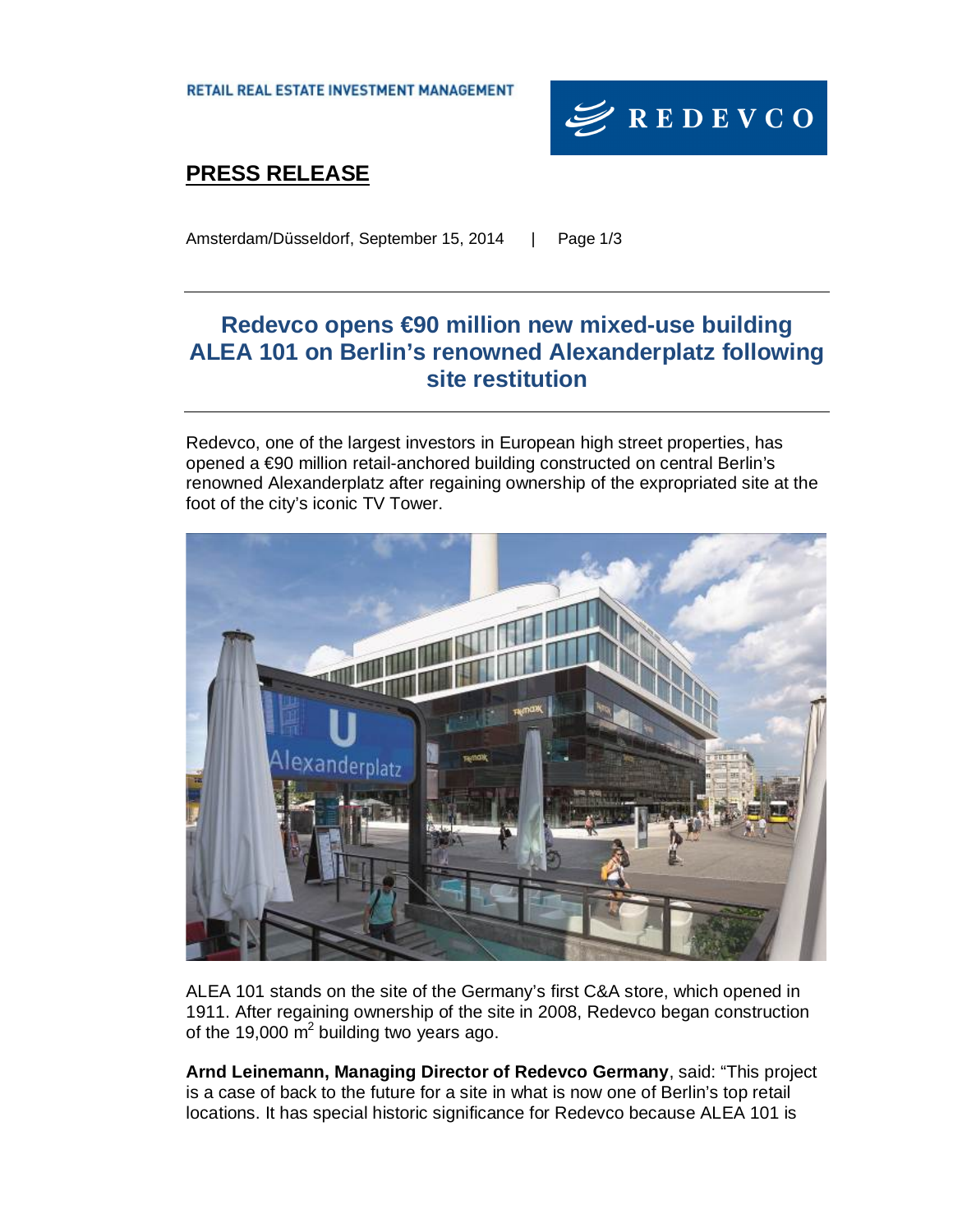

### **PRESS RELEASE**

Amsterdam/Düsseldorf, September 15, 2014 | Page 2/3

built in the exact location where our sister company C&A first opened for business in Germany, in 1911."

The building's 10,000 m² of retail and restaurant space is spread across the basement, ground and first two floors. The retail/restaurant part of the property is fully occupied, with space snapped up by tenants that include footwear store Activ Schuh, restaurant chain Vapiano and TK Maxx, an off-price retailer for brands and designer labels. Their flagship store is currently the largest TK Maxx store in Germany (4,000 m²) and has been opened on 21 August. Also the French candy store, La Cure Gourmande, has opened its first German concept store in the ALEA 101. All shops and restaurants have been opened by now with the exception of the Olymp & Hades fashion store, which will open on 18 September. Alexanderplatz benefits from high volumes of tourist traffic and shoppers, coupled with the location's excellent subway, tram and rail links.

ALEA 101 was designed by renowned Berlin architectural firm Sauberbruch Hutton. It is articulated as three stacks volumes; gently offset one against the other, that divide the mass of the building into three distinct parts. The two top floors provide 3,200  $m^2$  of offices and rental apartments arranged around a landscaped inner courtyard. Redevco is currently marketing the 1,600  $m^2$  of flexible office space and the 14 apartments, which have views of Berlin Cathedral, the Red Town Hall and the future Stadtschloss – or Humboldt-Forum, that is currently being reconstructed to restore part of its historic exterior.

ALEA 101 has received a Gold pre-certification rating from the German Sustainable Building Council (DGNB) because it incorporates the latest lowenergy consumption technologies and materials.

The building takes its name from the Latin name for a cube – Alea - and the 101 years that passed between the original C&A store opening and the date when construction work started.

**-ENDS-** 

#### **ABOUT REDEVCO:**

**For further information please contact:**  Priscilla Tomasoa Head of PR & Corporate Communications Redevco B.V.

Redevco is an independent, pan-European real estate investment management company specialized in retail property. The more than 450 assets under management are spread across the strongest retail concentrations in Austria, Belgium, France, Germany, Hungary, Luxembourg, the Netherlands, Portugal, Spain, Switzerland and the United Kingdom. Redevco partners over 1,000 retailers.